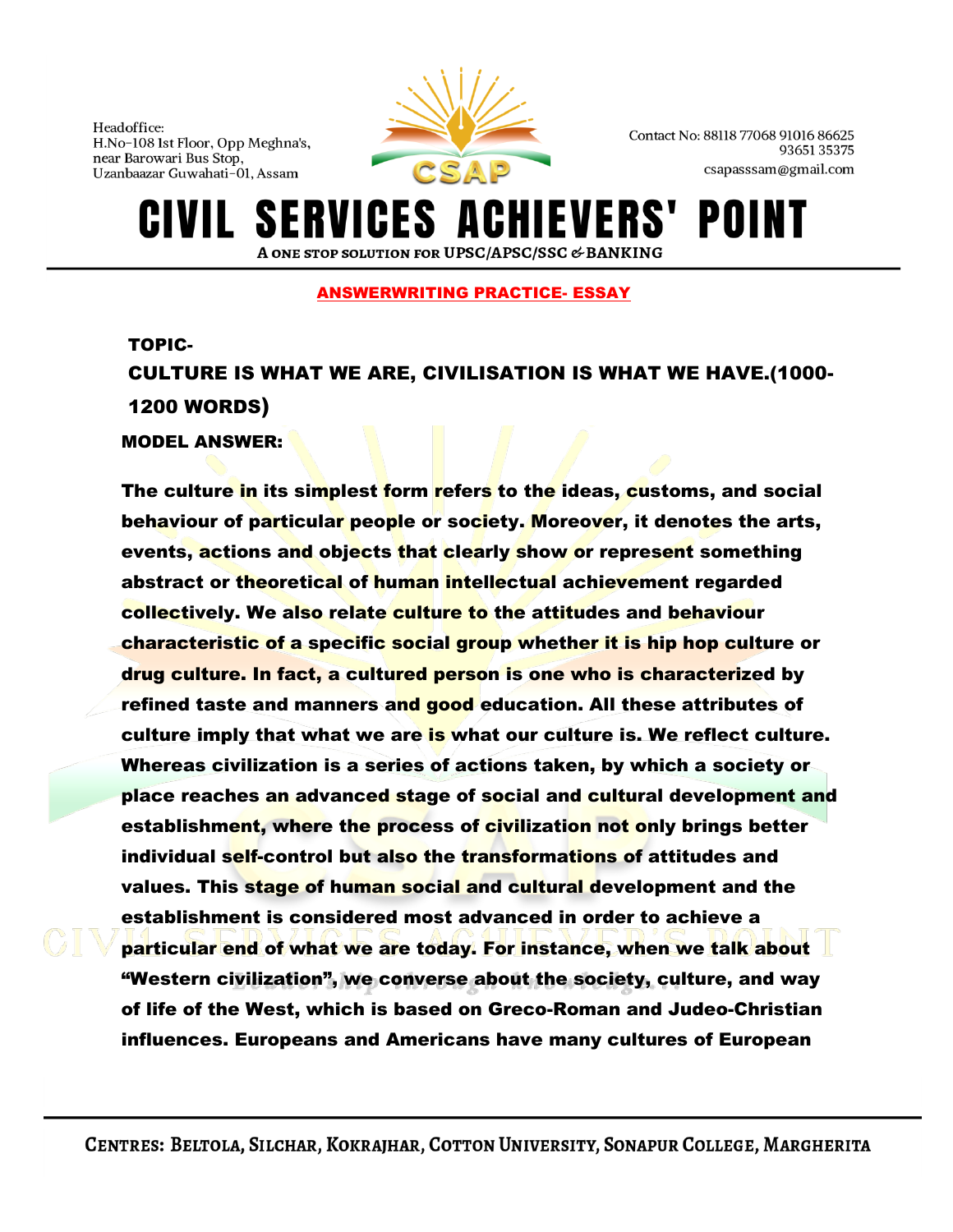

Contact No: 88118 77068 91016 86625 9365135375 csapasssam@gmail.com

IEVERS' POII **SERVICES A** A ONE STOP SOLUTION FOR UPSC/APSC/SSC & BANKING

heritage that share mutual cultural thoughts, metaphysical foundations, philosophical fundamentals and ancestral principles. Taken together, these cultures institute Western civilization which the people in Europe and the United States possess.

Culture exists because it could be embodied in civilization. The process of civilization brings a place and people to a phase where they can be developed socially and culturally to realise a more advanced stage of human existence. Large population regions, traditional architecture, distinctive art styles, communication patterns, systems for governing territories and the division of people into social and economic classes are some specific features of every civilization. These features cater to the ideas, customs, and social behaviour of particular people or society, every reason to get evolved. Civilizations from Mesopotamia and Egypt to civilizations appeared in the Indus Valley, China and Central America allowed diverse cultures to grow, spread and prosper.

Initially, societies were differentiated on the basis of their cultural superiority or inferiority. The usage of 'barbaric culture' was quite common then. But now, 'civilization' is being used for and considered morally good and culturally advanced. However, the countries like Canada find spousal exploitation and manipulation, honour killings, female genital mutilation, forced marriage or other gender-based violence culturally barbaric, no matter if there is the cultural acceptance of those practices across other cultures raised during the process of civilization. Canada has the Zero Tolerance for Barbaric Cultural Practices Act which does not let people there experience the practice of cultural traditions that deprive individuals of their human rights. Canada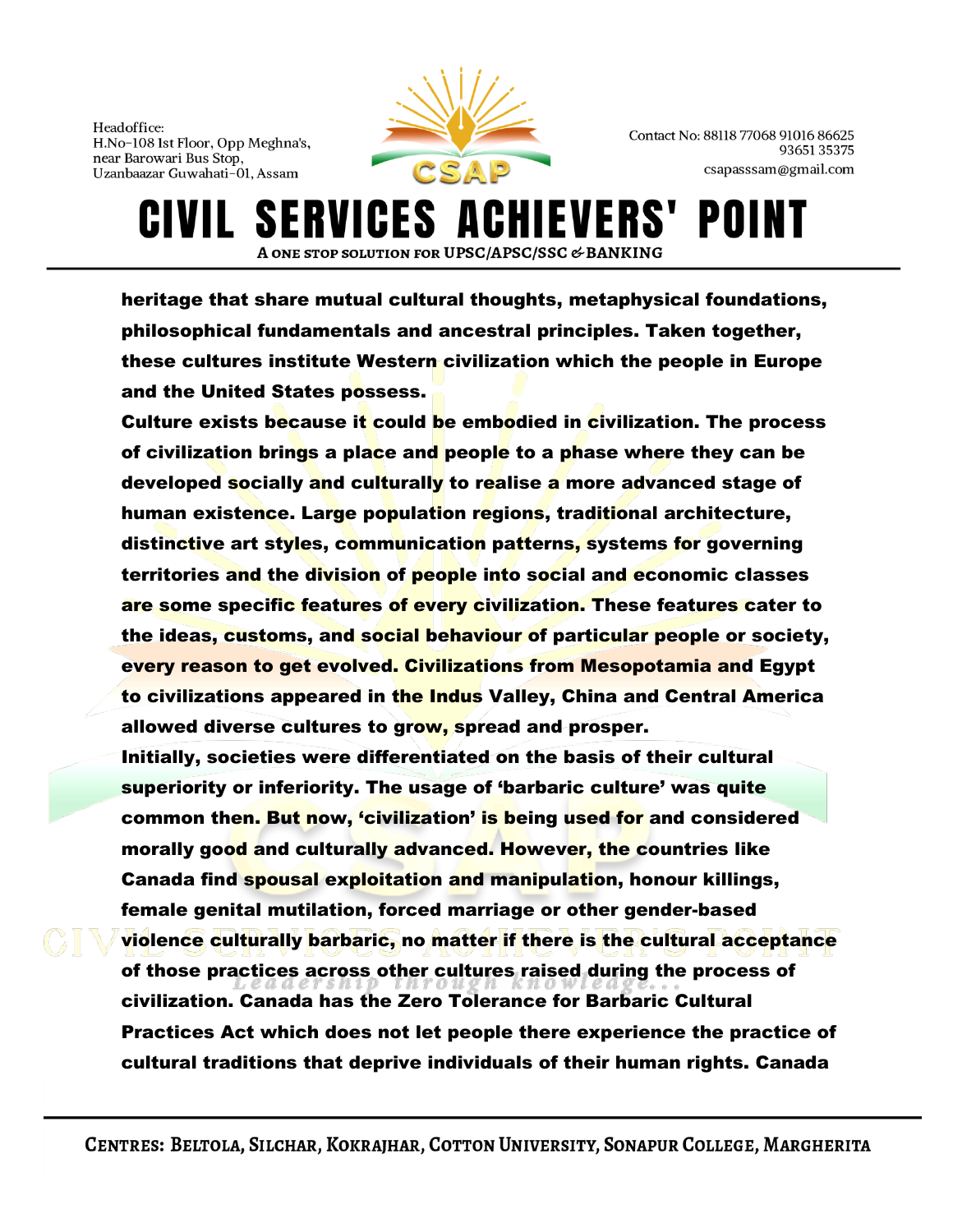

Contact No: 88118 77068 91016 86625 9365135375 csapasssam@gmail.com

**IEVERS' SERVICES A** POI IVIL I A ONE STOP SOLUTION FOR UPSC/APSC/SSC & BANKING

is a great example where civilization and culture are closely and inextricably intertwined. That is why it is regarded as a culture and diplomacy focused on civilization.

When civilizations fail or fall, cultures become extinct too. However, strong cultures have potential to save civilizations from failing or falling. Culture is what we are. The better it becomes, the more it delivers. What it delivers through us is what we create and this creation is what we have – the civilisation. Cultures could secure civilisations from the likely causes of their end, which are internal alteration, external insistence and environmental disintegration.

Human population and resources available determine the sustainability of a region. Uncontrolled concretization overexploits resources. Absence of resources can alter internal settings where we could fear the worst. Now, it is not about any cultural heritage, but poses a serious threat to the continuation of civilization. The advancement advocated by civilization has a saturation point. It depends on culture what changes it brings to discernment, realization and cognizance related to existing acquaintance, understanding, opinions, tenets, approaches, values, hierarchies, religion, material objects and possessions to accommodate better ideas, customs and social behaviour in the pursuit of sustainability.

Materialism has changed us the way we could never be able to understand it. We have learnt to adopt different cultures. The original is left behind, the adopted one is practised. There is no problem in doing so, if it is not the ramification of external insistence and internal conflicts. When cultures clash, they let civilization bow to pressure from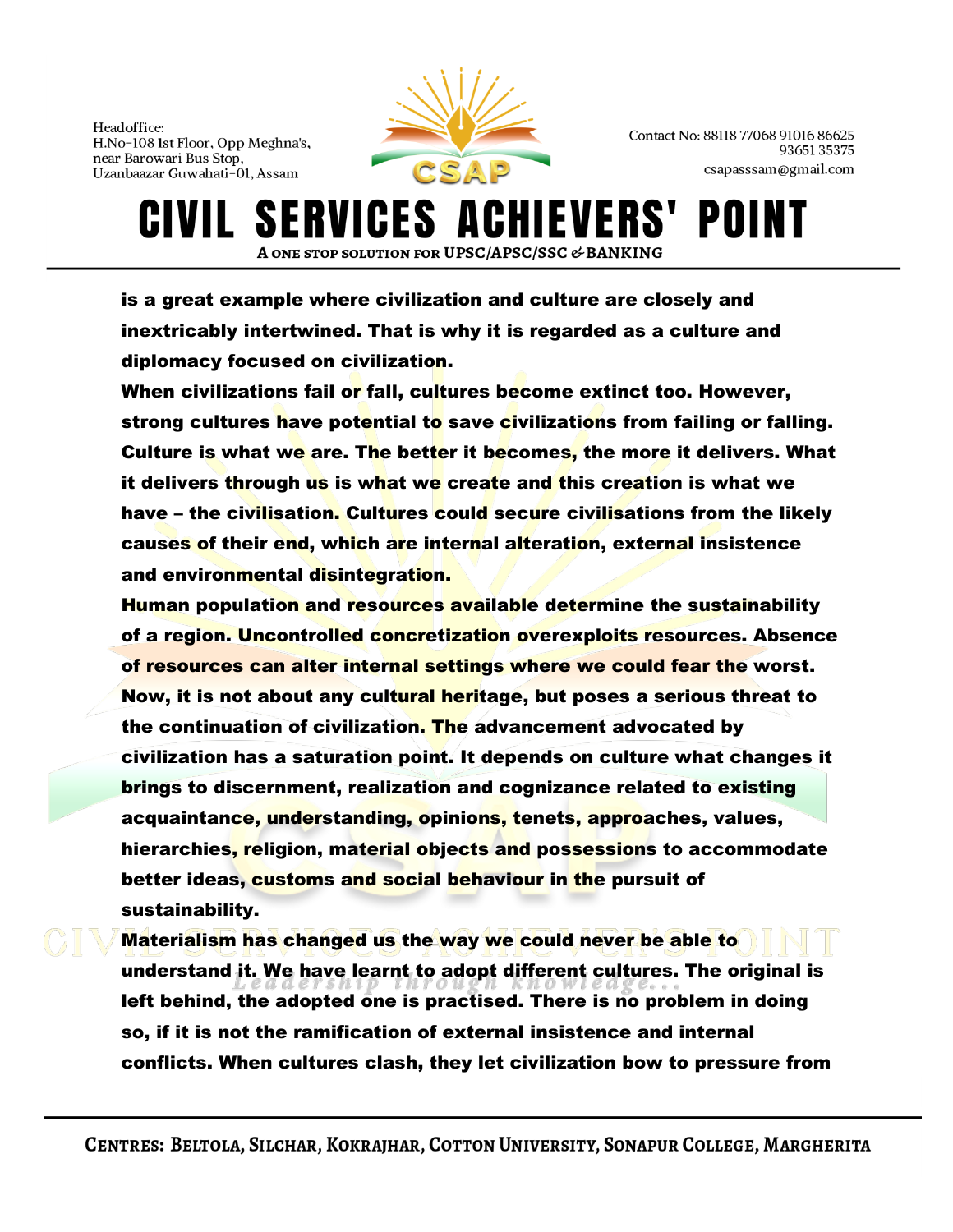

Contact No: 88118 77068 91016 86625 9365135375 csapasssam@gmail.com

IVIL SERVICES AI HIEVERS' POII A ONE STOP SOLUTION FOR UPSC/APSC/SSC & BANKING

social and cultural retrogression. Several distinct cultural or ethnic groups within a society can coexist if we can value the values of multiculturalism.

Cultural Intelligence (CQ) is an indispensably significant aptitude and skill recognized worldwide to deal with culturally diverse situations. It is important to assess and improve effectiveness across national, ethnic and organizational cultures and to cross boundaries and prosper in multiple cultures to redefine the civilization. Cultural Intelligence is the capability which eases this venture. A person with a high CQ understands absorption and assimilation instead of fanaticism. He or she doesn't evaluate other cultures on the basis of preconceptions originating in the standards and customs of his or her own culture. The Apocalypse as described in the biblical book of Revelation is the complete final destruction of the world. Some experts believe that we have passed the Environmental Point which is irreversible. We have forgotten inter-generational equity and paid too much attention to our strong desires to do or achieve something, irrespective of consequences which this new culture of pursuing limitless growth offers. It exists in almost all societies. It has vandalized natural infrastructure and exposed human civilisation to an existential threat.

We should be careful about "cultural decay". We might be in a state where we will have no culture at all. Civilization is a system by which an advanced state of human society is achieved where the level of culture reaches new heights, which shows that if civilisation is a means, culture is an end. But this end has progressive nature. It mutates into different unreasonable aspirations and could turn into a Frankenstein's monster.